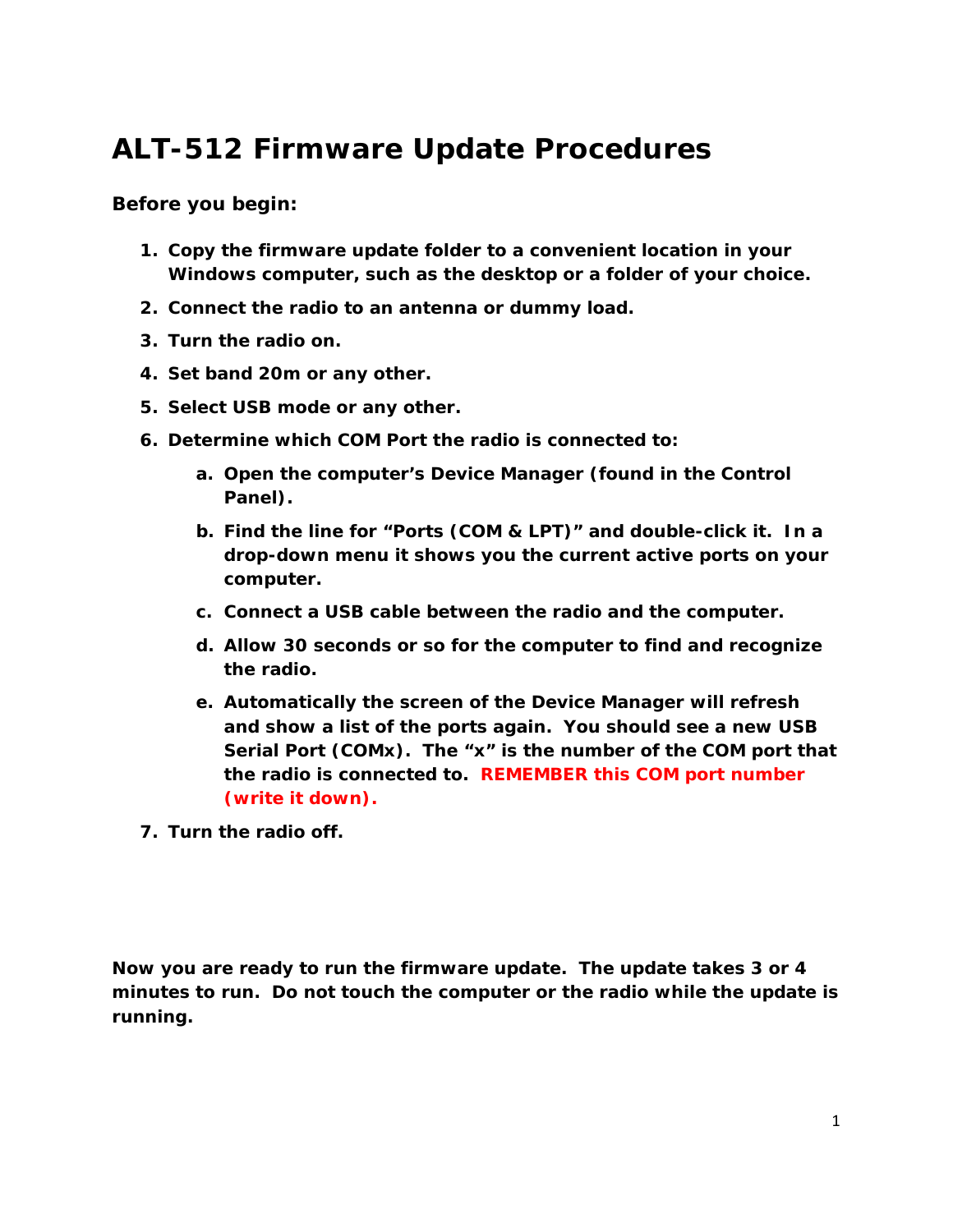## **BEGIN UPDATE:**

**(Note: the example below uses V.1.02.02. Future release will increment the file name to reflect the newest release number.)**

- **1. Push the PAN button and hold it pushed, and then turn the radio/RED button ON/OFF/ while continuing to hold the PAN button pushed.**
- **2. Continue holding the PAN button until you see a message on the screen that reads:**

**"Bootloader 2.0** 

**Waiting for the update to start … "**

- **3. Locate the firmware update folder on your desktop (or whatever location you stored it in).**
- **4. "updatefirmware2.0.0\_x86.exe" 32 bit "updatefirmware2.0.0\_x64.exe" 64 bit Double-Click the firmware update folder. This will open the folder and show its contents. Usually there are two files, the update program (application) called "updatefirmware X.Y.Z (ALT-512), and the update software file itself (ALT-512\_vX.YZ.fw) where X.YZ is the firmware version that will be uploaded to the radio.**
- **5. Double click the application updatefirmwareX.Y.Z (ALT-512).**

| $\checkmark$ | trx.fw | Open |  |
|--------------|--------|------|--|
|              |        |      |  |
|              |        |      |  |
|              |        |      |  |
|              |        |      |  |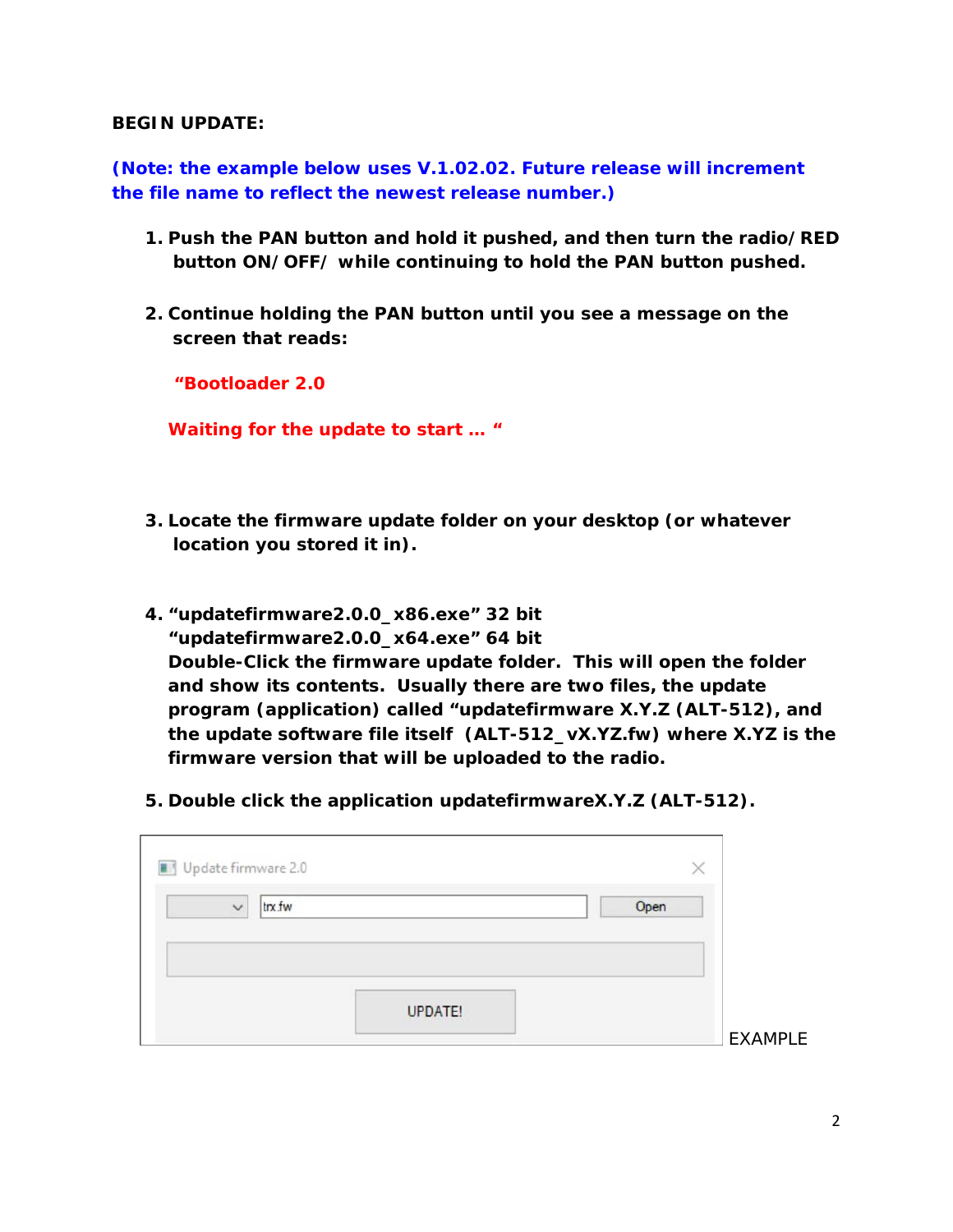**6. Click the tiny down-arrow to the left of trx.fw . This opens up a drop down menu showing the available COM ports.**

|                  | trx.fw |                | Open |  |
|------------------|--------|----------------|------|--|
| COM <sub>1</sub> |        |                |      |  |
| COM <sub>2</sub> |        |                |      |  |
|                  |        |                |      |  |
|                  |        |                |      |  |
|                  |        | <b>UPDATE!</b> |      |  |

**7. Select the port that connects to the radio. This is the port you identified and wrote down in step 6e under "Before you begin". Click on this port. In the example here it is COM2. The next screen appears:**

| Update firmware 2.0              |                |                |
|----------------------------------|----------------|----------------|
| COM <sub>2</sub><br>$\checkmark$ |                | Joen           |
|                                  |                |                |
|                                  |                |                |
|                                  | <b>UPDATE!</b> |                |
|                                  |                | <b>EXAMPLE</b> |

**8. Click "Open". This opens the windows explorer browser. Browse to the location of the update folder and find the update software. In this case it is trx3.1.02.02fw. Double-Click the firmware file. This inserts the filename into the Update window:**

|                  |              | Update firmware 2.0                           | ×    |  |  |
|------------------|--------------|-----------------------------------------------|------|--|--|
| COM <sub>2</sub> | $\checkmark$ | D:\.1-TRCVR STM32F429\RABOTNI\trx3.1.02.02.fw | Open |  |  |
|                  |              |                                               |      |  |  |
|                  |              |                                               |      |  |  |
|                  |              |                                               |      |  |  |
|                  |              | <b>UPDATE!</b>                                |      |  |  |